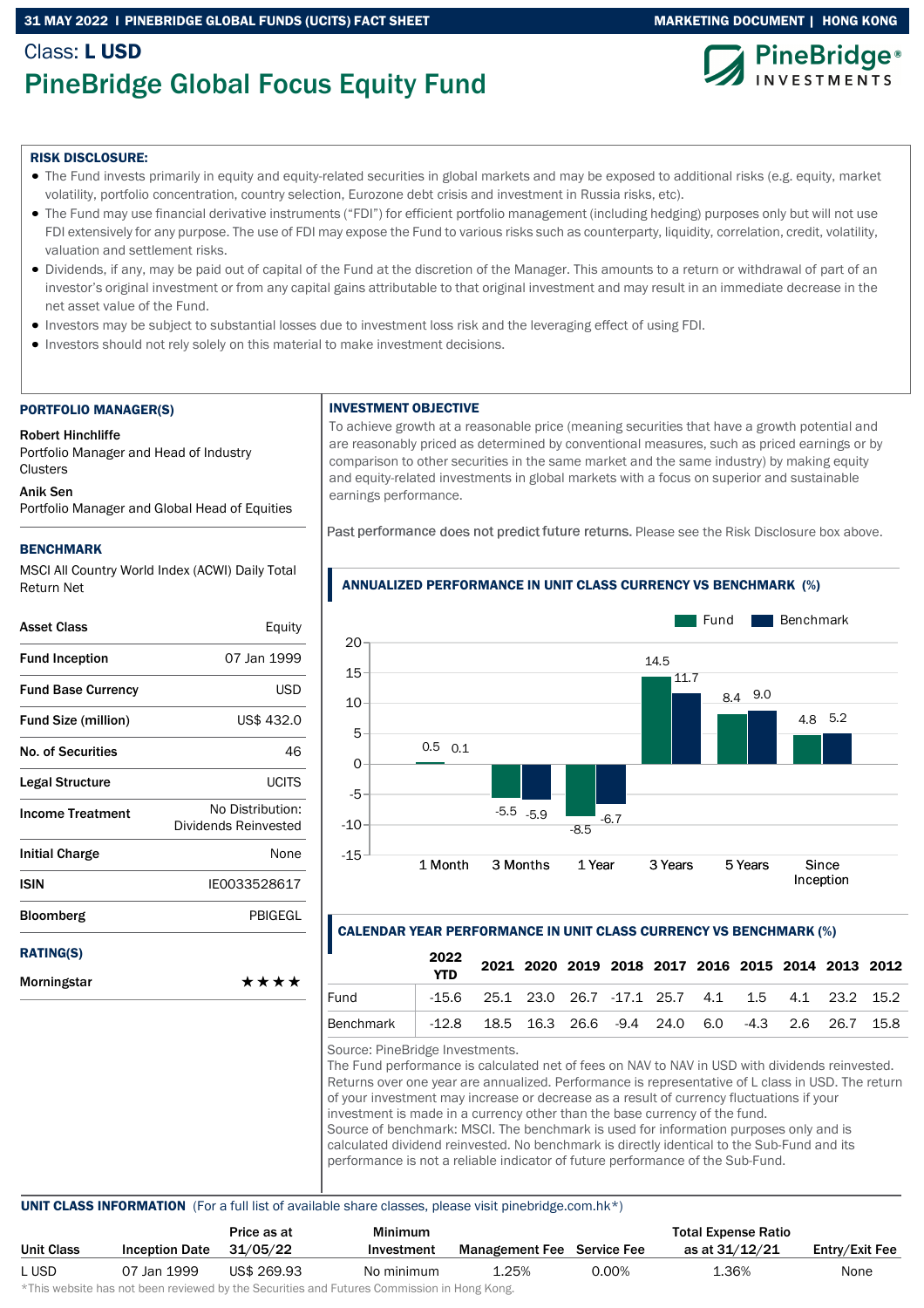### 31 MAY 2022 I PINEBRIDGE GLOBAL FUNDS (UCITS) FACT SHEET MARKETING DOCUMENT MARKETING DOCUMENT | HONG KONG

# Class: LUSD PineBridge Global Focus Equity Fund

### SECTOR BREAKDOWN (%)

|                               | <b>FUND</b> | <b>BENCHMARK</b> |
|-------------------------------|-------------|------------------|
| Information Technology        | 27.3        | 21.3             |
| Industrials                   | 24.3        | 9.4              |
| <b>Health Care</b>            | 13.8        | 12.3             |
| <b>Financials</b>             | 10.1        | 14.8             |
| <b>Consumer Discretionary</b> | 9.7         | 11.0             |
| <b>Communication Services</b> | 7.4         | 7.8              |
| <b>Consumer Staples</b>       | 5.4         | 7.3              |
| Energy                        | 0.0         | 5.2              |
| Other                         | 0.0         | 11.0             |
| Cash                          | 2.1         | 0.0              |

### FUND ANALYSIS

|                        | <b>3 YEARS</b> |
|------------------------|----------------|
| Information Ratio      | 0.7            |
| Sharpe Ratio           | 0.7            |
| Alpha (%)              | 2.0            |
| Tracking Error (%)     | 4.2            |
| Standard Deviation (%) | 19.0           |
| <b>Beta</b>            | 1.1            |
| R Squared (%)          | 95.4           |

### PORTFOLIO CHARACTERISTICS

| Wtd Avg Mkt Cap US\$ million | 121,591.9 |
|------------------------------|-----------|
| P/E Ratio                    | 23.7      |
| P/B Ratio                    | 3.1       |
| ROE (%)                      | 20.0      |
| Debt to Equity Ratio         | 0.95      |

## GEOGRAPHICAL BREAKDOWN (%)

|                      | <b>FUND</b> | <b>BENCHMARK</b> |
|----------------------|-------------|------------------|
| <b>United States</b> | 76.1        | 60.3             |
| United Kingdom       | 6.7         | 3.9              |
| Ireland              | 5.1         | 0.2              |
| Japan                | 3.8         | 5.5              |
| France               | 2.0         | 2.9              |
| Sweden               | 2.0         | 0.8              |
| China                | 1.2         | 3.7              |
| Canada               | 1.0         | 3.2              |
| Other                | 0.0         | 19.6             |
| Cash                 | 2.1         | 0.0              |

### TOP TEN HOLDINGS (%)

|                                 | <b>FUND</b> |
|---------------------------------|-------------|
| Alphabet Inc.                   | 4.1         |
| LPL Financial Holdings Inc.     | 3.8         |
| Allegion Public Limited Company | 3.2         |
| TE Connectivity Ltd.            | 3.2         |
| Honeywell International Inc.    | 3.0         |
| Walmart Inc.                    | 3.0         |
| Weir Group Plc                  | 2.9         |
| Otis Worldwide Corp.            | 2.9         |
| Motorola Solutions, Inc.        | 2.8         |
| <b>State Street Corporation</b> | 2.8         |

### **GLOSSARY**

Alpha: Measures the relative performance generated by the fund compared to the benchmark. An alpha of 1.0 indicates that the fund has outperformed its benchmark by 1%, after adjusting for risk of the benchmark.

Beta: Reflects sensitivity of the fund's returns to that of benchmark returns. A beta of 1.05 suggests that the fund could perform 5% better than the benchmark in up market and 5% worse in down market, assuming all other factors remain constant.

Exit Fee: Fee charged to investors when they redeem unit from a fund.

Information Ratio: Measures the funds returns above the benchmark returns relative to the risk (volatility) of the excess returns. It is a measure that identifies the consistency of the manager to outperform the benchmark.

Initial Fee: Fee charged to investors when they purchase units in a fund.

Management Fee: Percentage of the fund's assets that unitholders pay annually as remuneration to the investment adviser for managing the fund.

R Squared: Reflects the proportion of fund performance explained by changes in the benchmark. A high R-squared indicates the fund's performance has been in line with the benchmark. A low R-squared indicates the fund's performance has not been in line with the benchmark.

Service Fee: Percentage of fund's assets that retail unitholders pay annually for distribution services.

Sharpe Ratio: Measure of the fund's risk adjusted performance calculated as the portfolio returns in excess of the risk-free rate, divided by the risk (volatility) i.e. the Standard Deviation. The higher the Sharpe Ratio the better the returns compared to the risk taken.

Total Expense Ratio (TER): Estimated percentage (annualized) of fund assets used to pay for management fees and operating expenses, including service fees (if any) incurred by the fund. Fund expenses are reflected in the NAV. When calculating the TER, PineBridge has used the amount of expenses that it has received or estimated in its capacity as the Fund's Manager. Please note that the expense ratio includes variable expenses that are based on a number of factors including fund size, transactions, and other expenses. No assurance can be given that the TER will be realized over any future given period.

Tracking Error: Reflects the degree of variability of fund returns in relation to the benchmark. The lower the number the closer the fund's historic performance is to the benchmark.